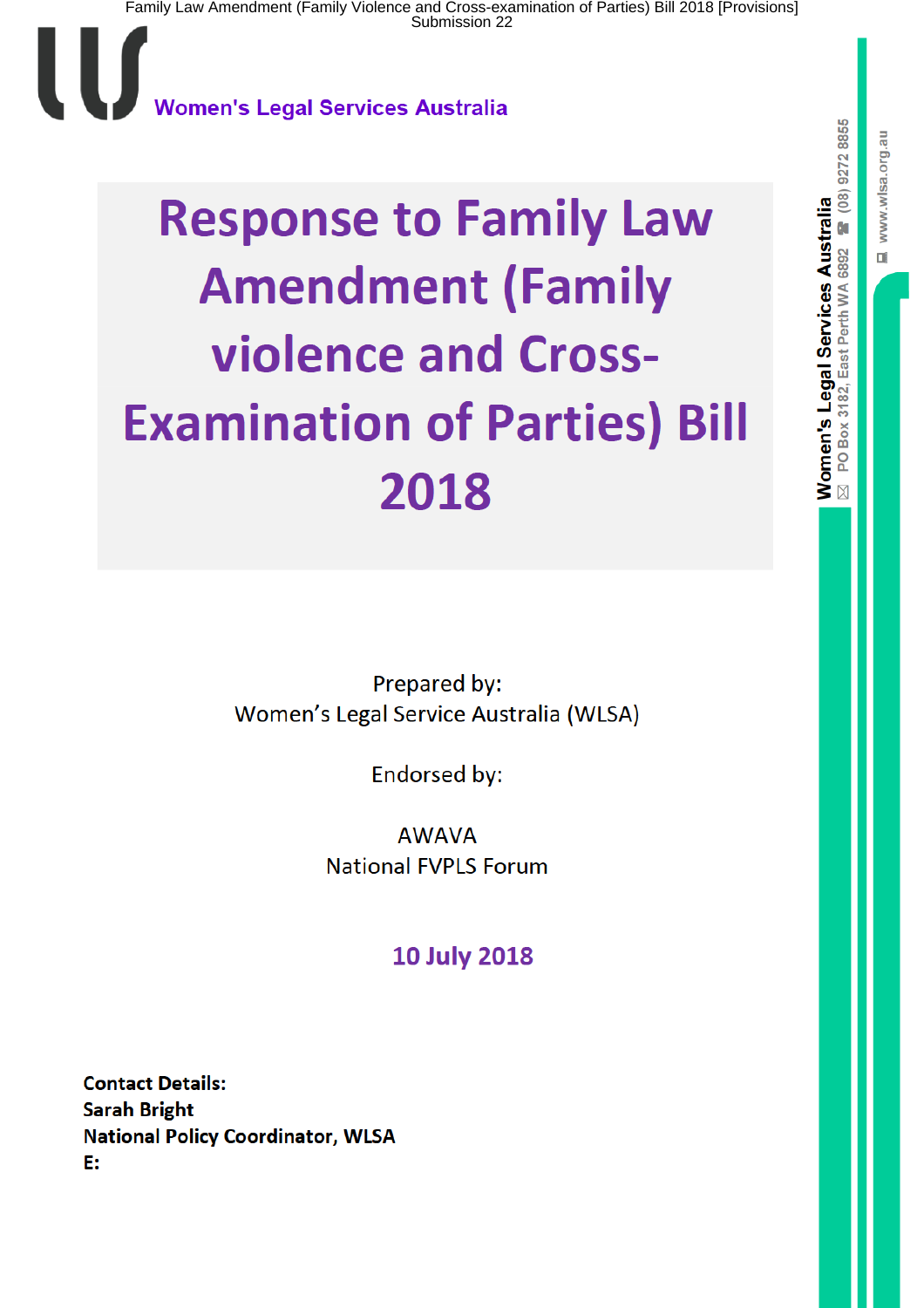# Table of Contents

#### <span id="page-1-0"></span>**About WLSA**

Women's Legal Services Australia (**WLSA**) is a national network of community legal centres specialising in women's legal issues, which work to support, represent and advocate for women to achieve justice in the legal system. We seek to promote a legal system that is safe, supportive, non-discriminatory and responsive to the needs of women. Some of our centres have operated for over 30 years.

Our members provide free and confidential legal information, advice, referral and representation to women across Australia in relation to legal issues arising from relationship breakdown and violence against women. Our legal services are directed to vulnerable and disadvantaged women, most of whom have experienced family violence. Therefore, our primary concern when considering any proposed legal amendments is whether they will make the legal system fairer and safer for our clients – vulnerable women.

Our members' principal areas of legal service work are family violence (family violence intervention orders), family law, child protection and crimes compensation. Our members also deliver training programs and educational workshops to share our expertise regarding effective responses to violence and relationship breakdown.

Finally, both WLSA and its individual member services work to contribute to policy and law reform discussions, primarily focused on family violence, to ensure that the law does not unfairly impact on women experiencing violence and relationship breakdowns.

We are informed by a feminist framework that recognises the rights of women as central.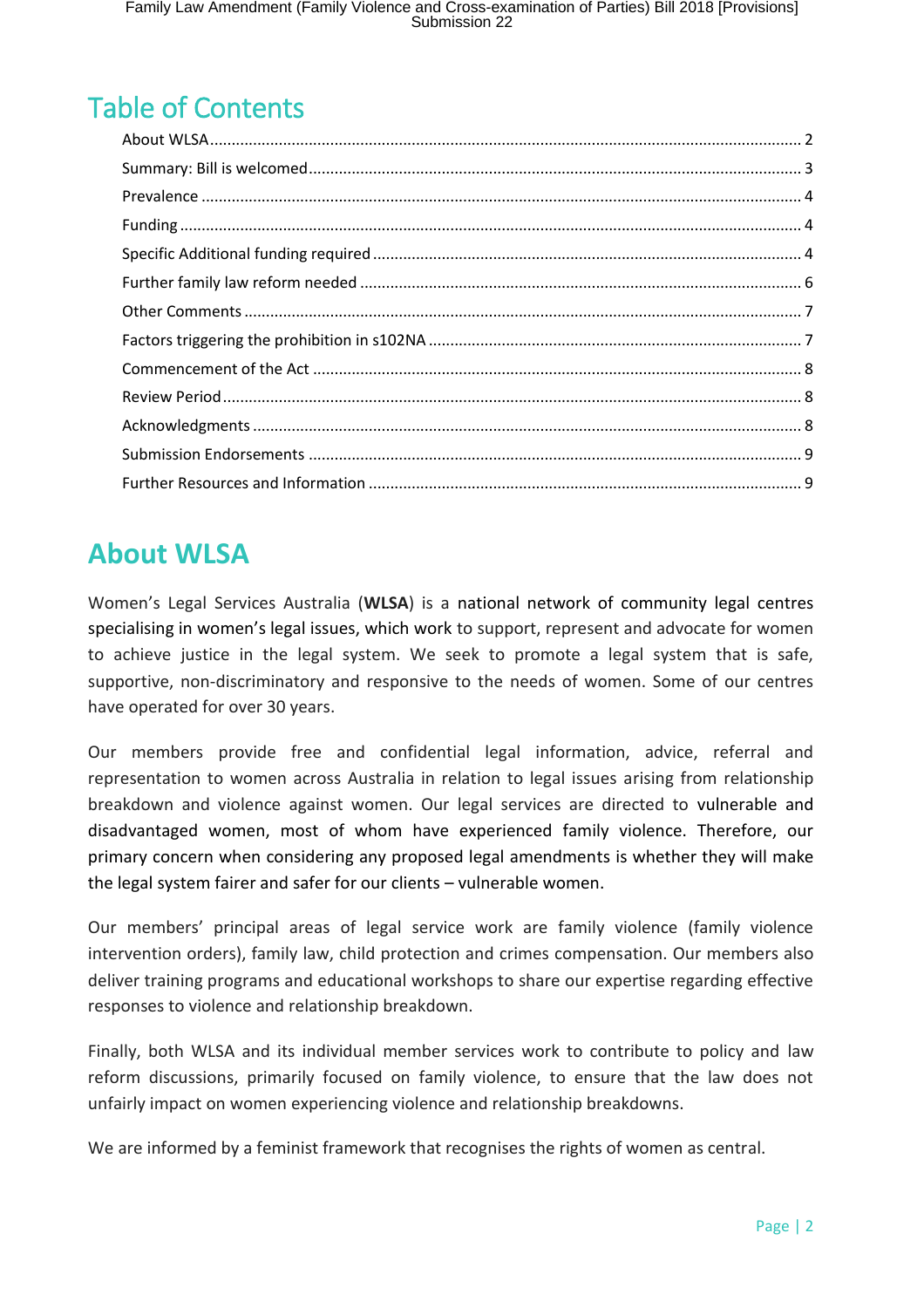## <span id="page-2-0"></span>**Summary: Bill is welcomed**

Women's Legal Services Australia (WLSA) congratulates the Turnbull Government for introducing long overdue legislation to ban the direct cross-examination of family violence victim-survivors by their abusers in the family court system.

These reforms are an important step towards making the family law system more trauma informed and bringing it into line with measures already available to protect women who have experienced violence in the family violence jurisdictions in some states.

WLSA wishes to specifically commend the Turnbull government on the following aspects of this Bill:

- 1. The extension to both parenting and financial matters in the family court;
- 2. The proposed extension of the protections to include intervening witnesses;
- 3. The proposal that a legal representative will perform the cross-examination on behalf of both parties in family violence matters;
- 4. The requirement for the Court to consider additional protections even when the prohibition is not triggered;
- 5. The acknowledgement in the Bill's Explanatory Memorandum that:

"*personal cross-examination by an alleged perp can expose victims of family violence to re-traumatisation and can affect their ability to give clear evidence*"

and that a fair hearing applies to *all* parties (including family violence victimssurvivors) which,

"…*requires that all parties to a proceeding must have a reasonable opportunity of presenting their case under conditions that do not disadvantage then as against other parties to the proceedings*".

However, the protections offered by this Bill can only make a real difference with:

- proper funding to ensure that both the victim and the perpetrator have a legal representative to act on their behalf and conduct the cross-examination properly for them; and
- further reform to improve the understanding of the family law courts and all professionals within the system of the dynamics of family violence and trauma informed and trauma based responses.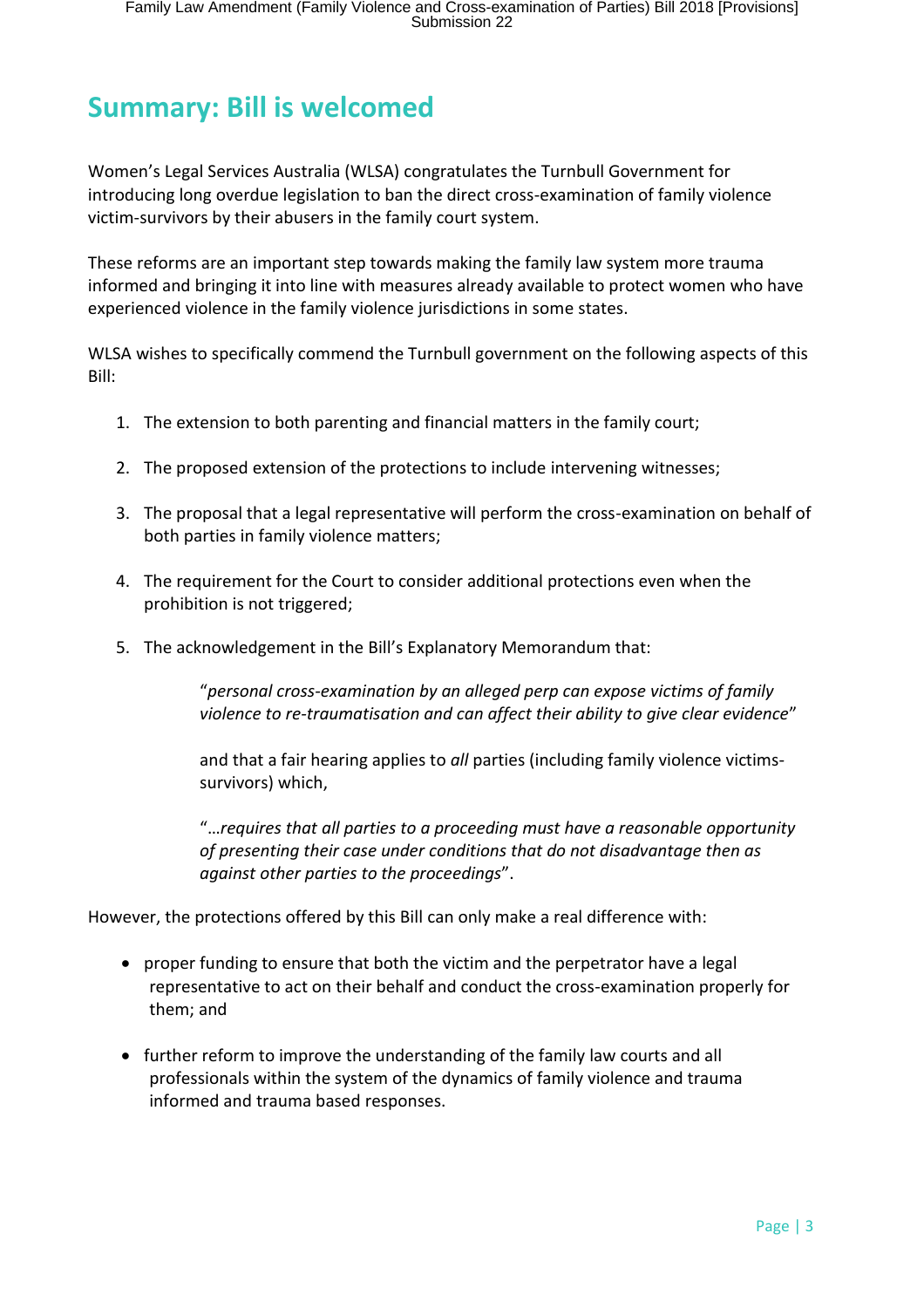## <span id="page-3-0"></span>**Prevalence and AIFS Report**

WLSA acknowledges the report from the Australian Institute of Family Studies into the prevalence of direct cross-examination of parties in family law matters where there is family violence.

While the findings of that report are useful and informative, the findings in the report should not be used to inform the anticipated volume of court users whose circumstances may trigger the protections in this Bill as the AIFS study:

- did not consider those women who did not engage at all with the family law system (did not pursue their legal rights in the family courts) from fear of further harm from the perpetrator and from the system itself;
- did not consider those women who did engage but chose (or who were pressured) to settle their matter prior to trial. This includes women who felt the system would not result in a safe or fair outcome and those who felt the experience of proceeding to trial would cause them or their children further harm and/or trauma.

Once these protections are in place, WLSA considers that the number of women and victimsurvivors of family violence who proceed to trial will significantly increase and will be greater than that flagged in the AIFS report.

Appropriate funding and steps need to be in place so that the additional protections which the Bill seeks to provide to women and victim-survivors of family violence can be properly and safely implemented to all those eligible for such protections.

## <span id="page-3-1"></span>**Funding**

 $\overline{a}$ 

## <span id="page-3-2"></span>**Specific Additional funding required**

The changes in this Bill can only make a real difference with proper funding to ensure that both the victim and the perpetrator have a legal representative to act on their behalf and conduct the cross-examination properly for them.

WLSA welcomes the comments made by Commonwealth Attorney- General Christian Porter in the media release of 28 June 2018 announcing the Bill<sup>1</sup> that,

*"…..parties will also have access to representation through legal aid commissions ……., and the Government is working closely with National Legal Aid regarding implementation of the Bill"*

However, WLSA is concerned about the inconsistent comments attributed to the

<sup>1</sup> https://www.attorneygeneral.gov.au/Media/Pages/protecting-victims-of-family-violence-from-crossexamination-in-family-courts-28-june-2018.aspx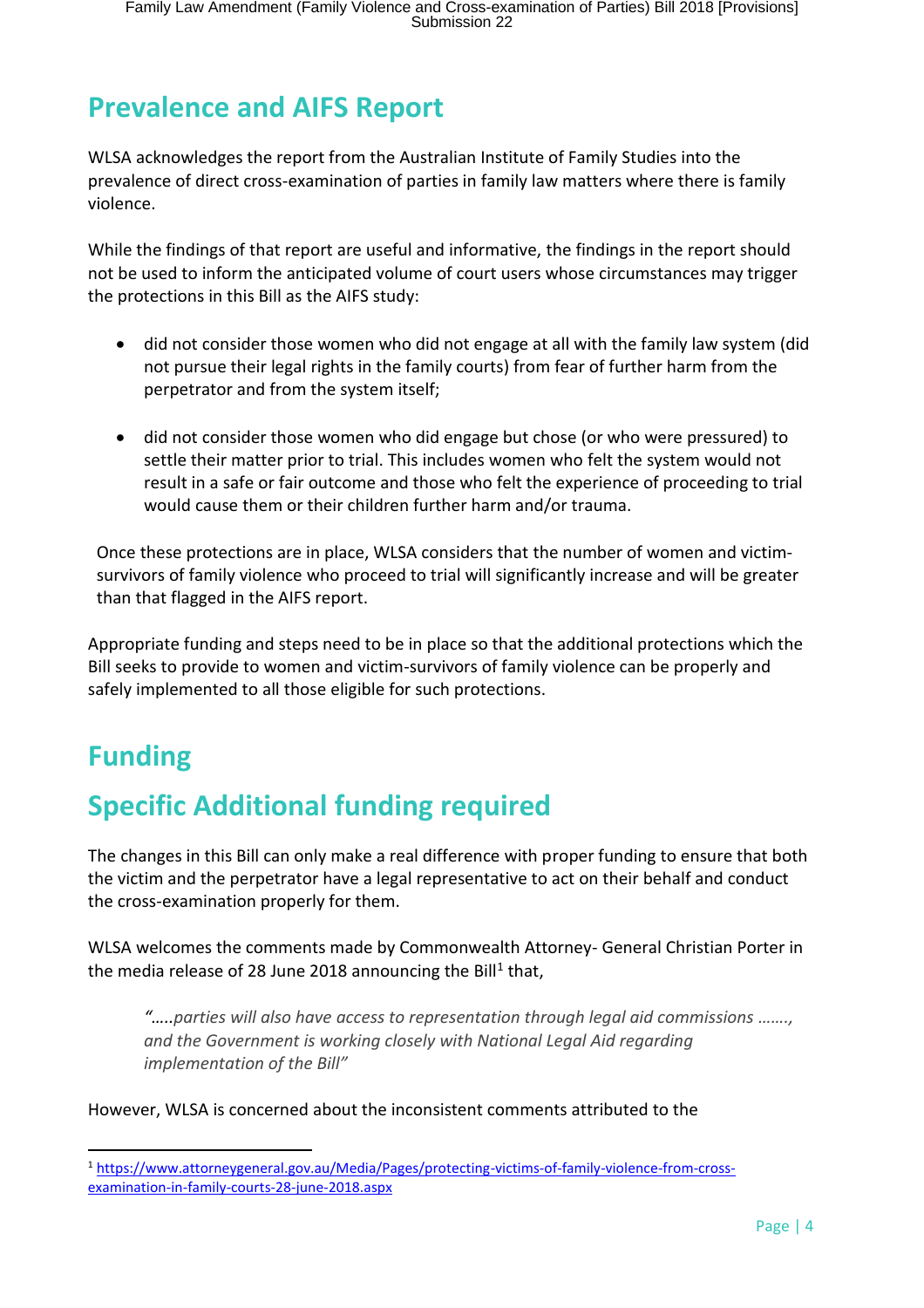Commonwealth Attorney-General in an article in The Australian<sup>2</sup> of that same day that,

*"….there would be no extra legal aid funding as a result of the legislative change, and those prevented from cross-examining their ex-partner would only be able to access legal aid if they met its usual rules for qualifying."*

The need for proper funding for lawyers in family law matters, particularly where there is family violence, cannot be underestimated.

While the extent to which there are legal aid funded lawyers for family law matters varies as between States and Territories, across Australia Legal Aid Commissions, community legal centres (CLCs) and Family Violence Prevention Legal Services are already overstretched, under resourced and struggling to deal with the increased volume of clients with complex needs requiring legal assistance in the related areas of family law, family violence and care and protection matters.

Most of the assistance provided is minor in nature and does not extend to trials.

Without specific additional funding:

 $\overline{\phantom{a}}$ 

- Legal Aid Commissions, CLCs and Family Violence Prevention Legal Services will not be able to cope with providing lawyers specifically to conduct cross-examination without redirecting their resources from others in need - we would simply be 'robbing Peter to pay Paul'
- the additional protections provided by this Bill in theory will remain theoretical and cannot be implemented into practice.

This not only leaves victim-survivors of family violence without the protections promised by the Bill but creates an access to justice issue as it is not clear what is to happen when the Bill prohibits direct cross-examination but a legal representative is not engaged.

#### Proper funding for family law matters required

Engaging a lawyer to only cross-examine the other party means the Court will not have the benefit of the best available evidence.

Cross examination cannot be done in isolation and will require the legal representative to have capacity to gain adequate knowledge and understanding of the entire matter and all its complexities. For cross-examination to be effective, the legal representative engaged on that party's behalf needs to be properly informed as to the whole of the legal matter as between those parties. This requires a lawyer to be engaged for the whole of a client's matter.

This is the only way that that legal representative can know what is relevant and what needs to

<sup>2</sup> https://www.theaustralian.com.au/national-affairs/shield-against-crossexamination-offered-to-family-violencevictims/news-story/0df6c40e748a6e62ae54f271f63715fa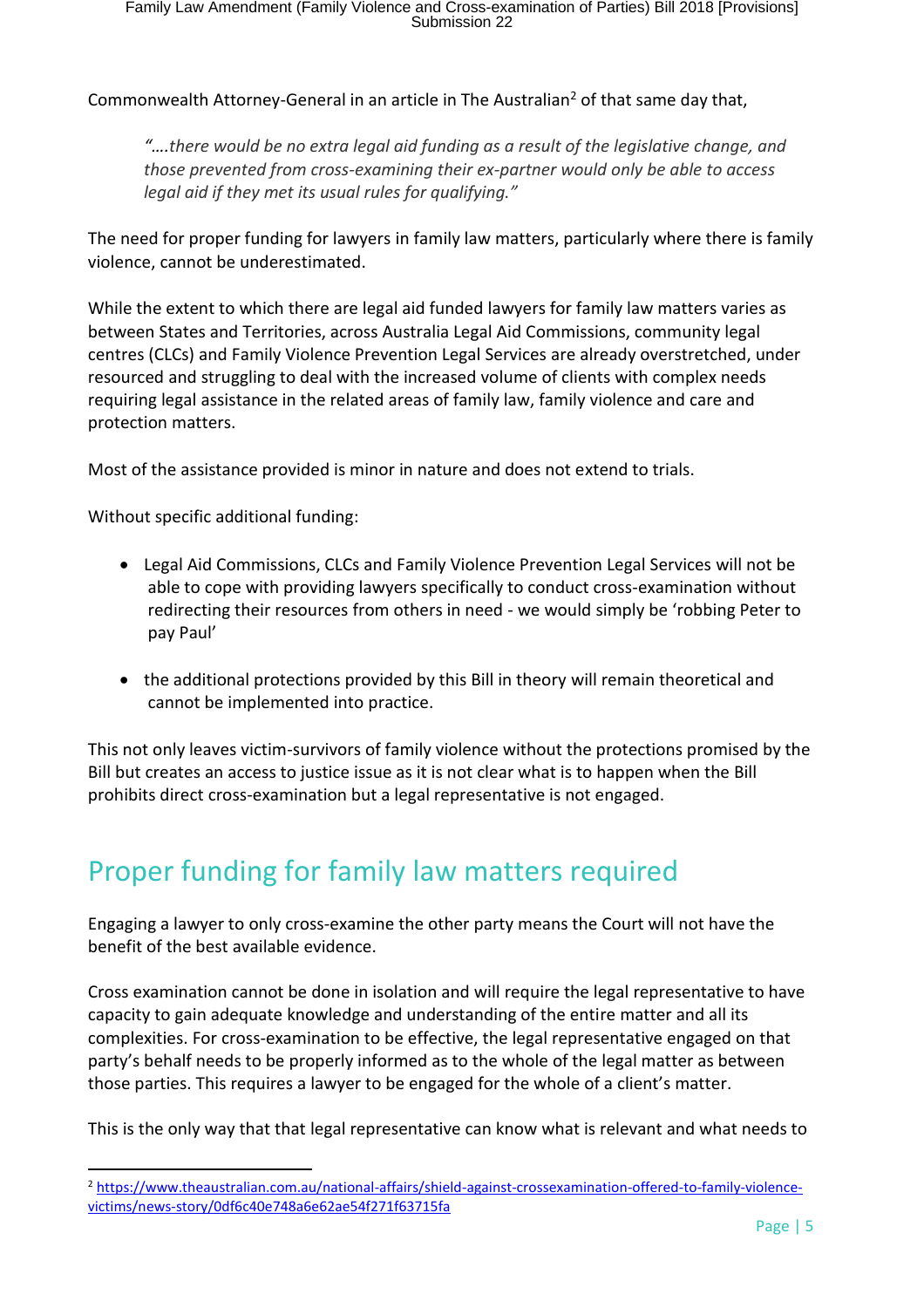be the subject of cross-examination (and re-examination).

We note that the Government is consulting with National Legal Aid to determine the process by which parties would obtain legal representation. WLSA notes that a potential issue arising from the current National Partnership Agreement requires priority to be given to victims when the proper implementation of the Bill requires a legal representative for both parties (or where there is more than one respondent for all parties).

To address these issues and ensure the Bill can deliver on the protections, WLSA advocates for:

- additional and separate funding to CLCs, Legal Aid Commission/s and ) and Family Violence Prevention Legal Services to finance the additional costs of providing parties in family law matters where there is family violence the option to have a legal aid funded lawyer; and
- the proper funding for family law matters for CLCs, Legal Aid Commission/s and ) and Family Violence Prevention Legal Services

#### <span id="page-5-0"></span>**Further family law reform needed**

The Bill relies heavily on judicial discretion.

For the reforms to improve safety for victims, WLSA considers it imperative that the judicial officers and legal representatives engaged in the matter are properly trained and specialized in family violence as well as in family law and that this Bill be part of further reforms to make the family law system more trauma informed and safer for families experiencing family violence.

For example, the proper implementation of the Bill relies on the Court being able to:

- properly assess whether the prohibition should apply notwithstanding none of the other s102NA factors may be present; and/or
- determining what safeguards should be put in place to protect the victim-survivor (including when s102NA is not triggered).

In WLSA members' experience, it is common for a victim-survivor to not report family violence. The reasons for this are varied and complex, and include:

- concerns that reporting the violence can lead to further risk of harm (from the perpetrator directly but also further trauma from participating in the family law system itself),
- feelings of shame and convictions of not being believed
- as well as cultural and/or language barriers to reporting and fear or lack of trust in legal systems for some groups of victim-survivors, including Aboriginal and Torres Strait Islander or culturally and linguistically diverse (CALD) victim-survivors.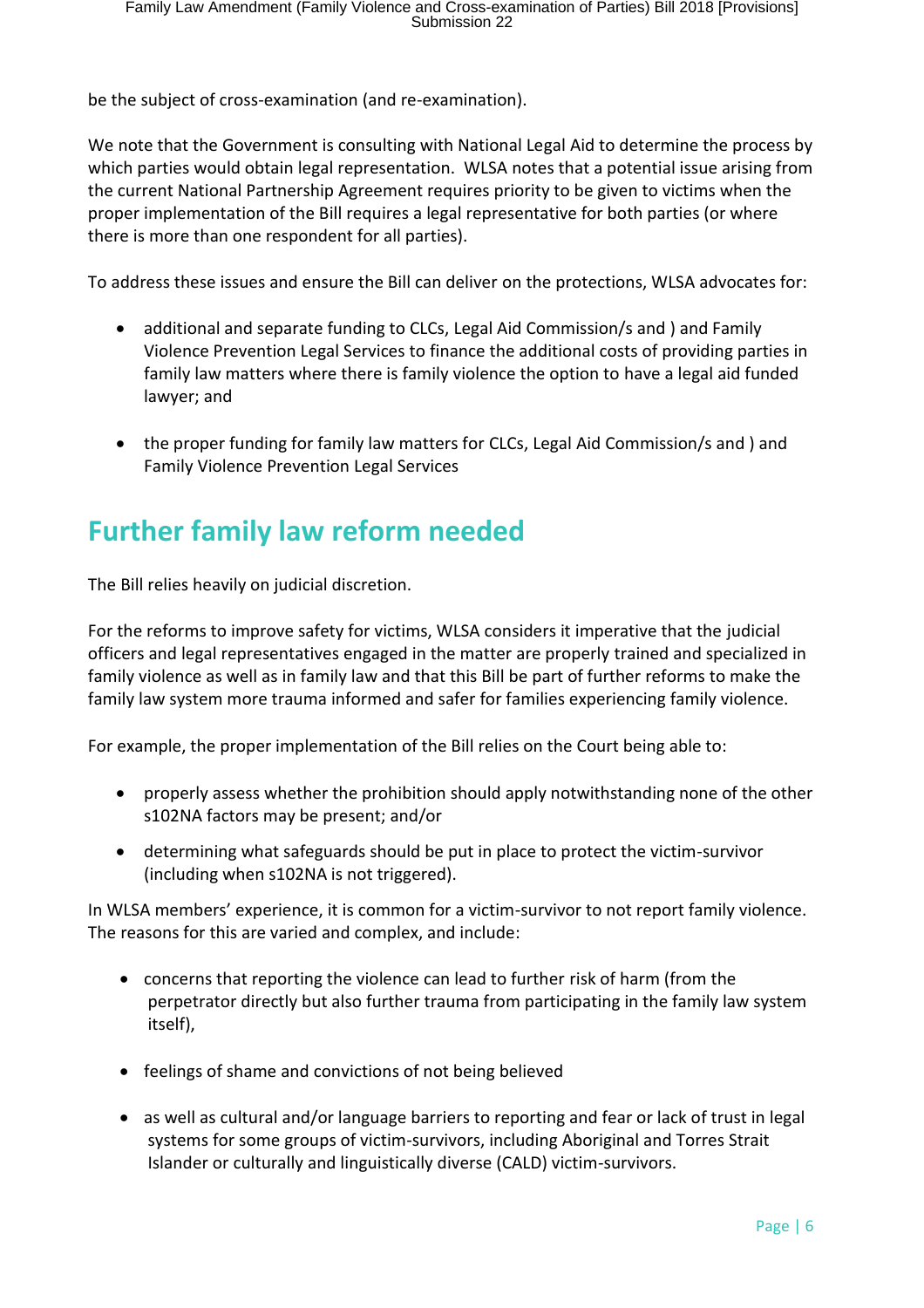The ability of the Court to properly exercise their discretion Bill in a manner that increases safety to victim-survivors requires family law courts retaining their specialisation in family law and expanding that specialisation to include family violence.

Specifically WLSA advocates for comprehensive and ongoing and accredited training for the judiciary and all professionals working in the family law system with respect to:

- 1. Early and ongoing risk assessment and screening;
- 2. The dynamics and nuances of family violence;
- 3. Effects of family violence;
- 4. Trauma informed and trauma based practice (including cultural competency and disability awareness training noting that for many victim-survivors the trauma from family violence is compounded by the intersections of different cultural and language backgrounds and/or disability. This means that family violence and trauma is often experienced differently by different groups within our community, including Aboriginal and Torres Strait Islander families, those from culturally and linguistically diverse (CALD) communities and those with disability.

#### <span id="page-6-1"></span><span id="page-6-0"></span>**Other Comments**

## **Extending s102NB Protections to all victim-survivors of family violence**

The AIFS report found that in the majority of cases involving cross-examination where family violence allegations were raised, specific safeguards for either self-represented party were not put in place (p44). This highlights the need to more explicitly list the protections available in legislation and a legislative requirement that appropriate protections be applied.

The inclusion of s102NB and the list of possible protections outlined in the Explanatory Memorandum is intended to ensure adequate protections of victims-survivors are applied. However, this should not be limited to victims-survivors who are being directly crossexamined. Such protections should also be extended to victims-survivors whom are legally represented but may need the protection, for example, of giving evidence their evidence remotely via CCTV.

## **Victim-survivors should have the right to choose whether or not prohibition should apply**

At the heart of family violence is coercion and control. Therefore, empowerment for victimsurvivors of family violence is central to their recovery. It is important that processes and systems which are designed to protect victim-survivors do not inadvertently remove from them their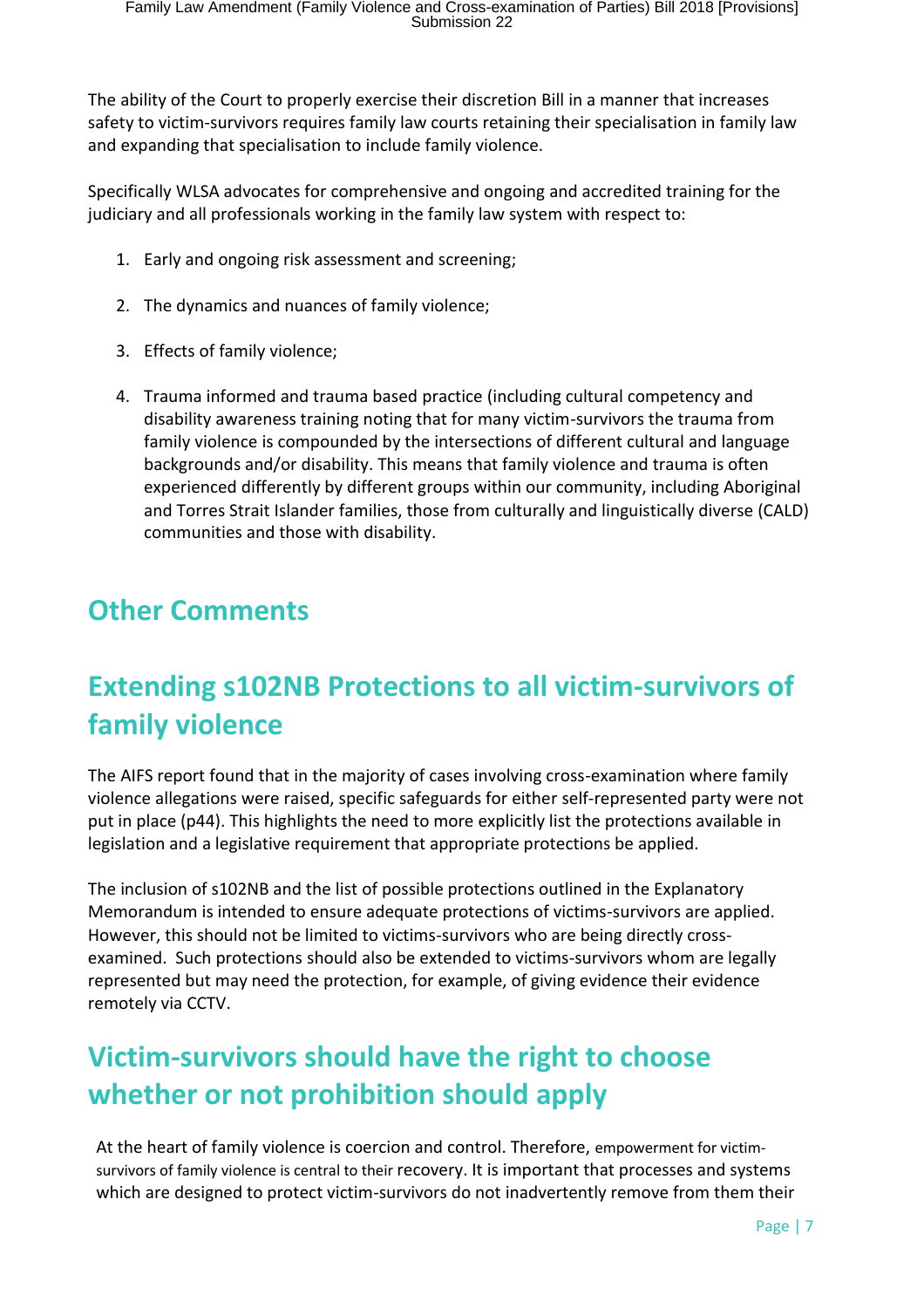choices. Processes and systems which are imposed mandatorily on victim-survivors risk becoming another means by which that victim-survivor is being controlled instead of being a means by which that person is able to move forward with their recovery.

WLSA members very strongly consider that the Bill should be amended so that victimsurvivors of family violence who are eligible for the prohibition of direct cross-examination ultimately have the ability to choose (and can make the final decision) as to whether that prohibition should apply.

#### **Factors triggering the prohibition in s102NA**

WLSA members consider that s102NA (1)(ii) should be amended to include interim family violence orders as well as final orders.

While interim orders are usually acquired without a state or territory court making findings of fact, it is also possible for final orders to be made without requiring findings of fact (e.g. settling on an without admission or consent basis). Interim orders are also often based on an assessment of risk made by either the police or a court. Interim orders can also last for 1- 2 years before final orders are made.

#### <span id="page-7-0"></span>**Commencement of the Act**

The proposed commencement date for this Act is 6 months. WLSA members consider that a commencement date of 6 months may cause unnecessary trauma to victims currently in the system. WLSA requests consideration be given to a commencement date of 3 months to allow time for the family law courts to make the necessary changes to rules and/or practice directions while not unduly exposing those already in the system to further trauma from being directly cross-examined.

#### <span id="page-7-1"></span>**Review Period**

WLSA welcomes the inclusion of a review period of 2 years in the legislation and encourages the Government to make this review publicly available in a timely fashion.

## <span id="page-7-2"></span>**Acknowledgments**

Firstly, we acknowledge the family violence victim survivors for whom we work, and in particular the family violence survivors who have shared their stories in this submission and in the WLSA surveys in the hope for positive change.